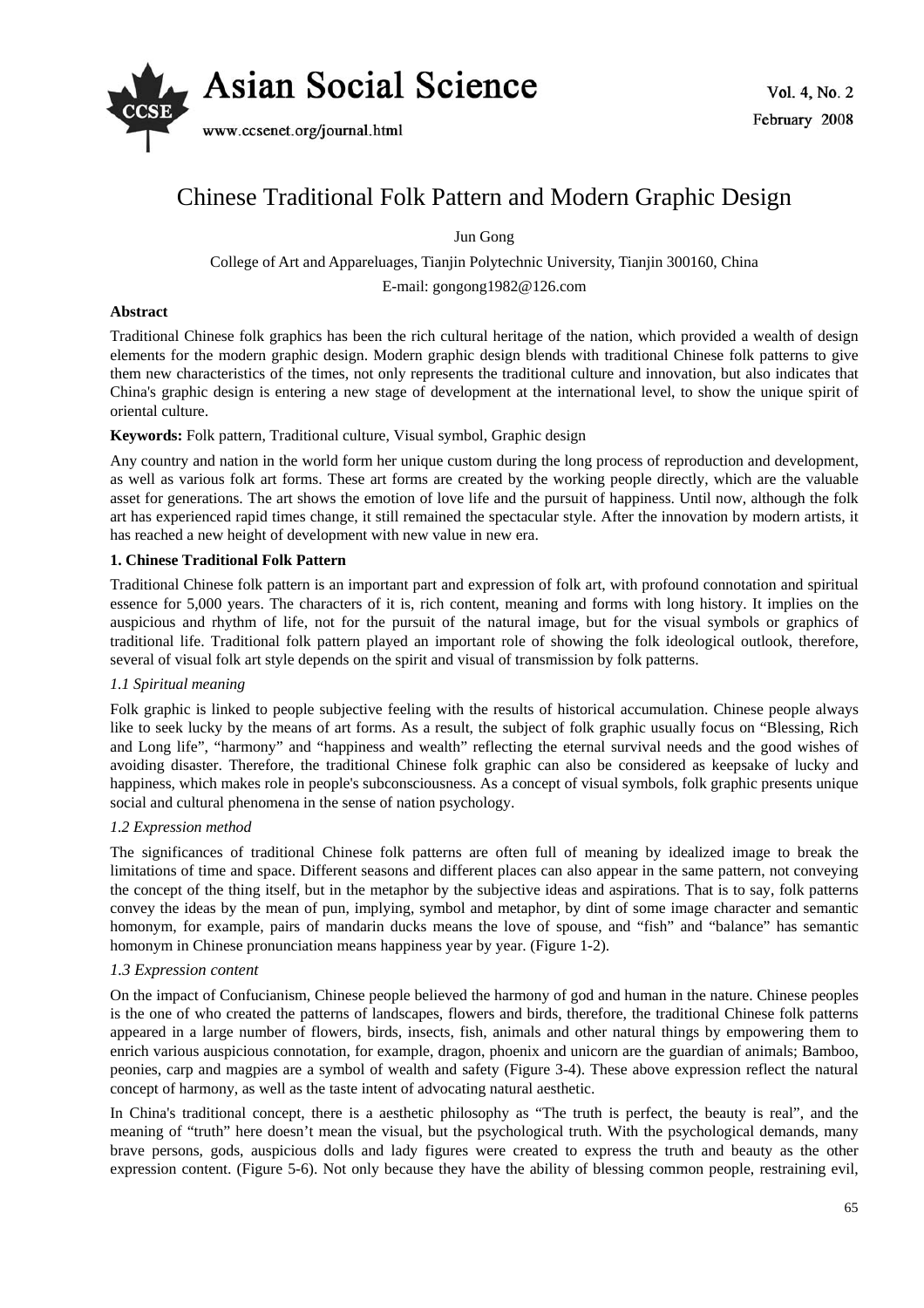and propagating life, but more importantly because their characters have the model effect of people's moral ideal. It can inspire the vivid art image and guides people to kindness, self –building, being helpful. This meaning of "beauty" here certainly reveals the direct pursuit of ideals.

Another folk pattern is a simplified visual symbol by abstracting and evolving from the auspicious Chinese characters and simple geometric shapes (Figure 7-8), which are abstract understanding about ancient material world. The implication of such profound graphics includes Oriental philosophy ideas, for example, the million words stripes possibly originated from the primitive man's worship of the sun and fire, and later applied to Buddhism, which means the lucky appearance of the Buddha and "million" times of fortune with widely favor. It is widely used in weaving, dyeing, and embroidery, paper cutting and other forms of folk art.

#### *1.4 cognitive forms*

With the frequent contacts and cultural exchanges, many folk graphics have evolved to the common cognitive information symbol. They have developed to perfect art forms through constantly revising and improving. This process determined folk patterns must be the common expression of one region, one nation, even one country, For example: during the Chinese New Year, every household displays the word blessing, couplets, hanging money, window paper-cuttings, which contain auspicious words to pray for safety. These patterns are full of people's good wishes of the Chinese culture. For Chinese people, they consider Lunar New Year as the biggest traditional festival, on the theme of the New Year; they created various of folk art to express the common ideal of beliefs, ideological and aesthetic temperament.

#### **2. Back to tradition**

In the rapid development of the market economy era, the traditional Chinese folk patterns are still showing a rise situation, with modern civilization impacting. Under the style of internationalism, although folk patterns are lack of development, folk artistic charm shine will not be lost, after all, it carries forward the Chinese people for thousands of years of cultural tradition and ways of thinking. Respect to the traditional culture, society has formed a phenomenon of cultural return, which reflected in people's daily life in every respect, as the necessary part of people's lifestyle, art style and taste. Literature, film, architecture, fashion design and graphic design, all show the traditional twist. As the typical form, traditional folk art patterns have been used in all types of graphic design, with the new characteristics of the times.

#### **3. Design advantage**

Folk patterns provide a wealth of design elements and semantic content for the modern graphic design. Chinese traditional folk designs have character of brief description, such as, the relation with point, line and surface elements, especially a sense of form and order in composing. Folk patterns are adept at utilizing graphic symbol to express intentions as modern design, for example, in the folk patterns, a Lotus and carp represent "successive years of surplus." pomegranate represents "having many descendants", vases symbol of peace, That auspicious with the bat, etc. Other abstract graphics, such as the Wan character, Shou character, tai chi, also contain profound significance and meaning. Therefore, these graphics are used to refer to China's traditional culture by modern designers. It is a powerful means that combine the folk pattern and modern design.

The audiences of folk patterns are the whole nation with broad approval. Folk patterns are rooted in Chinese traditional culture with profound humanistic characteristics and folklore related to people's life. To the Chinese people, the symbolic meaning of folk patterns is so specific that hard to be replaced. It is usually easy for people to understand the folk patterns' content. Taking packaging design as an example, many designers use the "magpie", "Carp" symbolic graphics to meet the Chinese people's aesthetic psychology for cultural agreement, as well as the "knot", "Lions" images are used in posters. As a specific kind of language used in modern graphic design, folk art patterns show an obvious edge.

#### **4. Heritage and innovation**

Modern graphic design emphasizes on visual conveying. Designers study the Chinese traditional folk designs from the perspective of modern graphic design that is the inheritance and innovation of traditional culture. Based on the elements of folk patterns, they try to combine them with modern graphic design, to find the possibility of the best integration of traditional culture and modern civilization.

By impact of the traditional culture, many Chinese enterprises logos have the internal auspicious meaning. There are many successful logo design directly or indirectly referenced from folk patterns with reconstruction and innovation. These designs have both traditional and modern flavor. For example, logo of Far East Square is the image of Lion played with ball, to show the spirit of the combination of tradition and modern (Figure 9); the logo of Phoenix Satellite TV uses two Chinese auspicious birds "Phoenix" as the main graphics, and the circular composition form means endless sustainable enterprise spirit(Figure 10).These outstanding works of traditional visual symbols is not a simple extraction, but an upgrading of design concept, and a development of national culture and inspirit. As a design resource,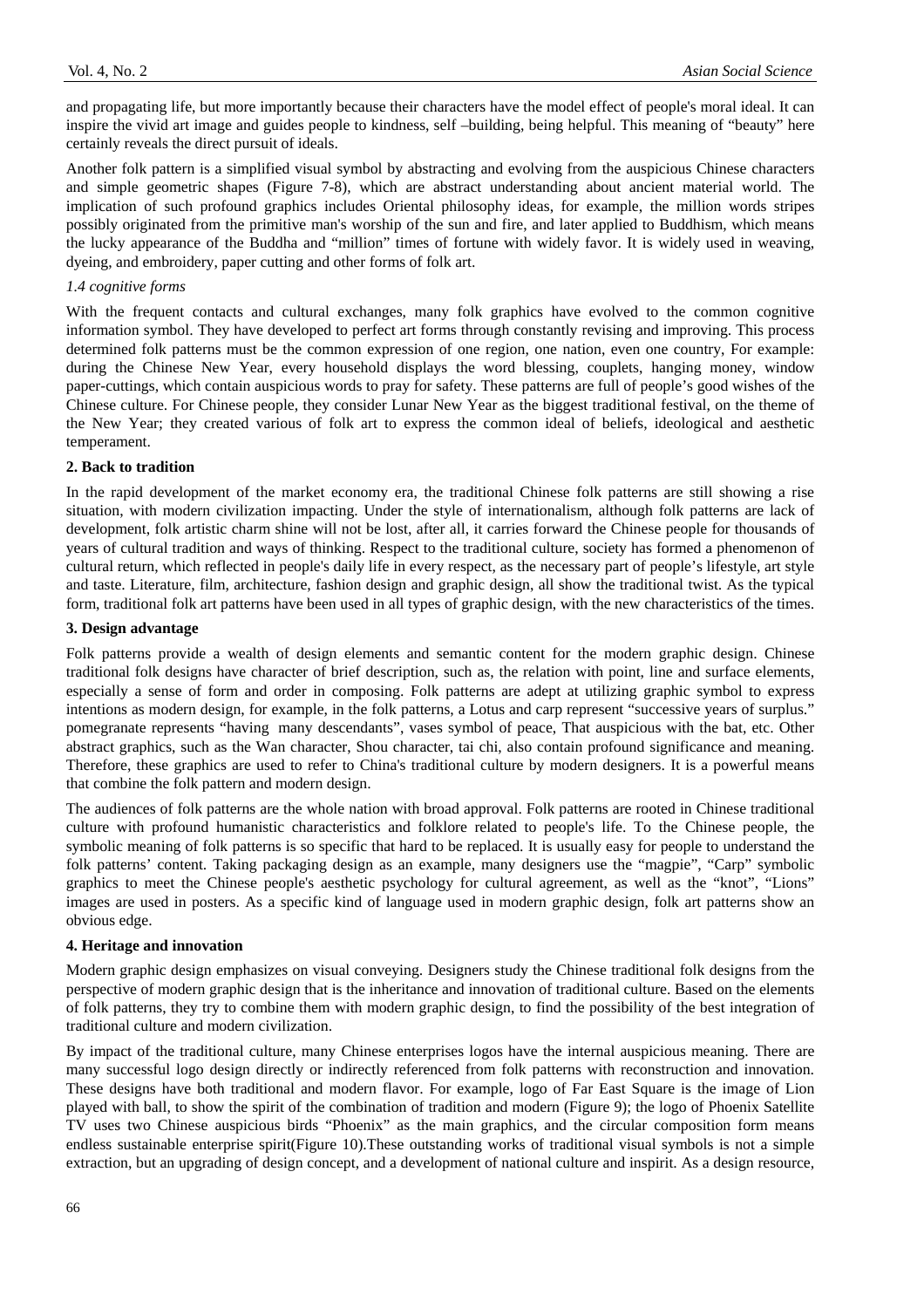folk pattern provides for the designers endless source for imagination and creativity. Application of modern design practices on folk pictorial innovation, it will enhance the combination of traditional and modern graphic design.

## **5. Future development**

China is at an unprecedented pacing into the trend of globalization. How to develop Chinese design in the global and build self image? It has become an urgent practical problem. This is not just challenge, but opportunity for the exploration of Chinese design. Therefore, in the graphic design, it's necessary to study the language of folk art to and improve the design.

Folk pattern is rich in visual manifestations with profoundly symbolic implication that people built up common visual symbols in their daily lives. In the nation, folk pattern has a broad understanding, and becomes the Chinese culture and traditional lifestyles psychological representation. In the integration of modern graphic design and traditional Chinese folk patterns, designers must give them new characteristics of the times to show the unique spirit of the oriental culture at the international level.

## **Summary**

With absorption of international expression means, China art designers constantly look for the ethnic characteristics of the visual symbols, to establish the Chinese language design and visual image with national character. Traditional Chinese folk patterns have become an effective display with Chinese characteristics, an important element in the design style by their rich content and relevance of social life, as well as product powerful visual resources for modern graphic design. It not only represents a form of folk art heritage and self-innovation, but also indicates that Chinese graphic design has entered a new stage of development.

## **References**

Li, Yanzu. (2005). *Graphic Design Art.* Lo Ying Chinese People's University Press

Liu, Lin & Zhao, quanyi. (2005). *Auspicious New Visual Design*. Wuhan University Press.

Tang, jialu. (2004). *Auspicious Decoration.* Lei Sun Guangxi Art Publish. China.

Yang, Xueqin. (2005). *An Introduction to Folk Art*. The Chinese People's University Press.



Figure 1. Paper cutting, "Mandarin Ducks under Water Lily"





Figure 2. Paper cutting, "double fish"



Figure 3. Woodcut, "Dragon and Phoenix" Figure 4. Embroidery, "Bloom with Wealth"